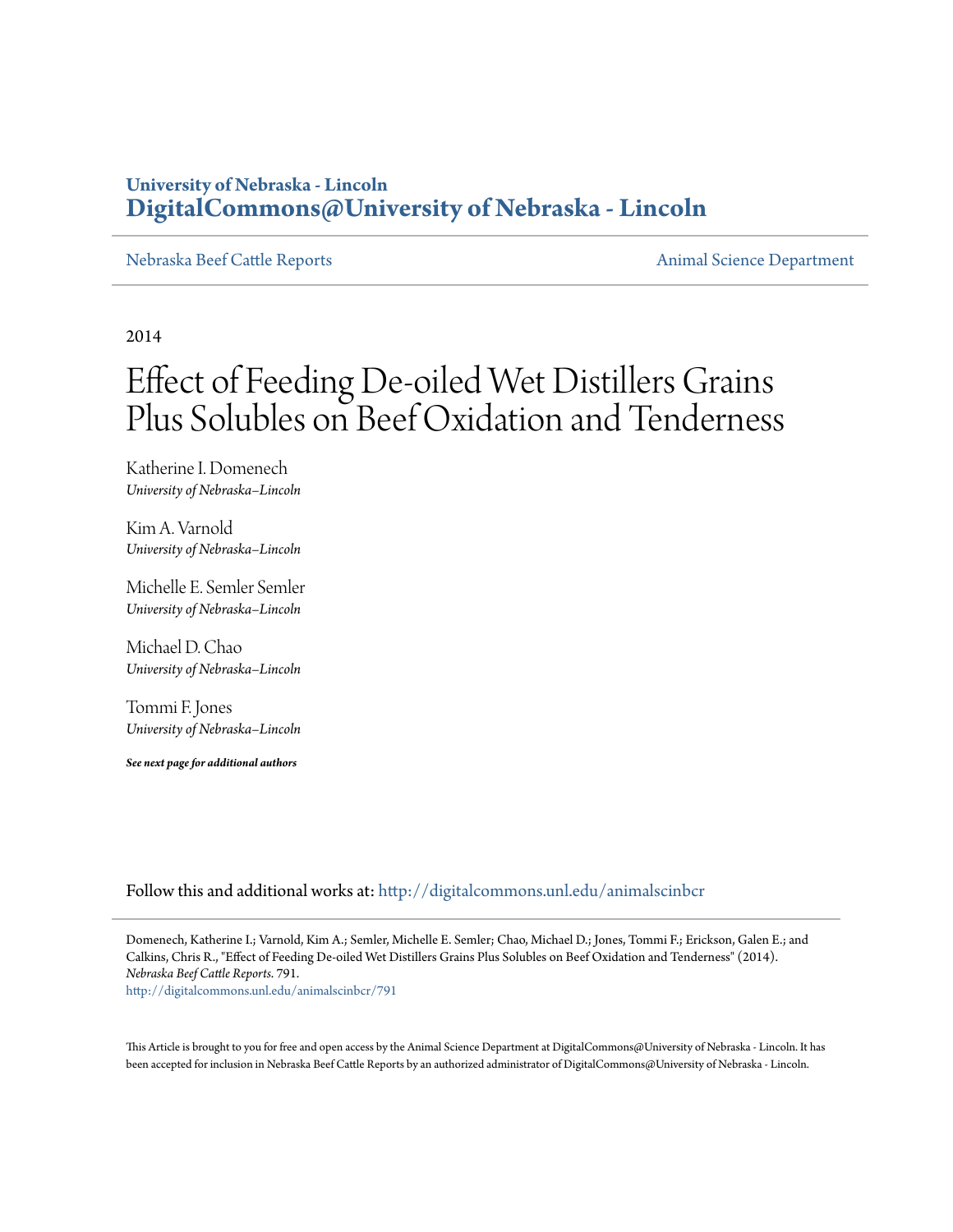#### **Authors**

Katherine I. Domenech, Kim A. Varnold, Michelle E. Semler Semler, Michael D. Chao, Tommi F. Jones, Galen E. Erickson, and Chris R. Calkins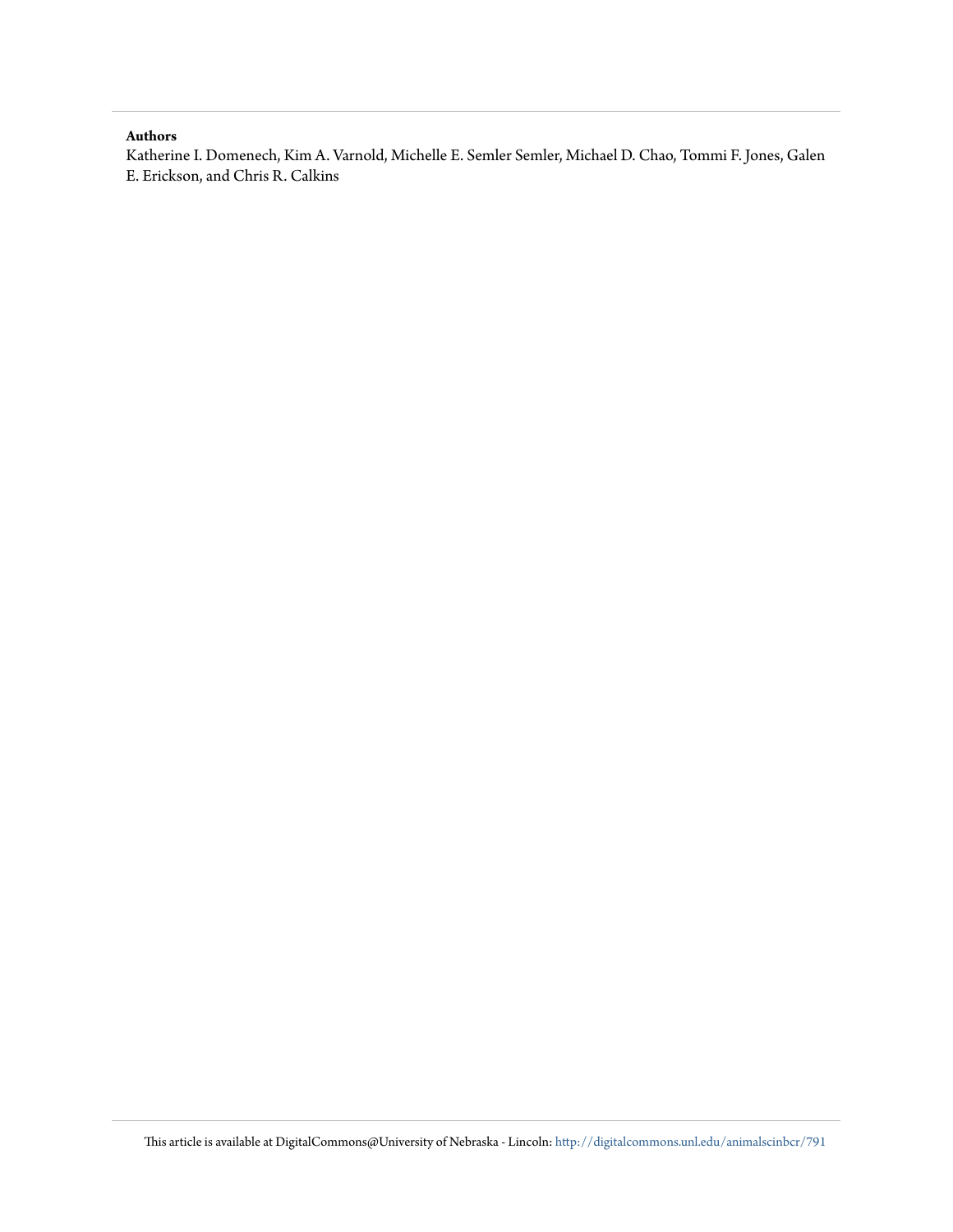## **Effect of Feeding De-oiled Wet Distillers Grains Plus Solubles on Beef Oxidation and Tenderness**

**Katherine I. Domenech Kim A. Varnold Michelle E. Semler Michael D. Chao Tommi F. Jones Galen E. Erickson Chris R. Calkins1, 2**

#### **Summary**

 *Cattle fed a de-oiled wet distiller's grains plus solubles (WDGS) diet were compared to cattle fed corn or traditional (full-fat) WDGS diets to determine effects on discoloration, oxidation, and tenderness of beef aged for seven and 21 days. At seven days of aging, dietary treatment had no effect on discoloration. At 21 days of aging, beef from cattle fed de-oiled WDGS had less oxidation than the corn control and several of the fullfat WDGS treatments. Although tenderness increased with aging and retail display, dietary treatment had no effect on tenderness. These findings suggest that these dietary treatments, followed by a short aging period, don't have a large impact on shelf life stability and oxidation, but with prolonged aging periods and retail display, feeding de-oiled WDGS can reduce oxidation.* 

#### **Introduction**

Research done at the University of Nebraska–Lincoln has found that feeding wet distillers grains plus solubles (WDGS) increases the polyunsaturated fatty acid (PUFA) content in beef, which results in higher oxidation (2011 *Nebraska Beef Cattle Report*, pp. 96-99). Oxidation in beef is evidenced by visual discoloration and development of off-flavors and, consequently, has a negative effect on consumer purchasing decisions. Greater oxidation is seen with prolonged aging periods. With recent trends in the removal of the soluble oil fraction from WDGS used for ethanol production, de-oiled WDGS is more accessible than normal or full-fat WDGS. Therefore, this research was conducted to determine the effect of feeding de-oiled WDGS on retail shelf life, oxidation, and tenderness after aging compared to corn or full-fat WDGS diets.

#### **Procedure**

A total of 336 steers were fed one of seven dietary treatments: an allcorn control, and 35%, 50%, or 65% dietary inclusion of WDGS, either full-fat or de-oiled. After harvest, 15 low Choice carcasses were selected within each dietary treatment  $(n = 105)$  and strip loins were obtained. Vacuum sealed loins were aged seven and 21 days (33°F). At seven days of aging part of the loins were fabricated into 1-inch steaks for visual discoloration and tenderness and ½-inch steaks for Thiobarbituric acid reactive substances (TBARS), a measure of oxidation. The remaining portions of the loins were vacuum sealed and aged up to 21 days at which point the fabrication process was repeated. At both aging periods the steaks were placed in Styrofoam trays and overwrapped with oxygenpermeable film and placed in retail display conditions (37°F) for four and seven days. Steaks at day 0 of retail display were immediately vacuum packed and stored in an ultra-freezer (-112°F) until needed.

#### *Visual Discoloration (discoloration score)*

Visual discoloration was assessed daily for all samples placed in retail display. The steaks were evaluated on a percent scale where 0% meant no discoloration and 100% meant complete discoloration.

#### *Oxidation (TBARS)*

Frozen samples were diced into small pieces, with no subcutaneous fat, and flash frozen in liquid nitrogen. The nitrogen-frozen pieces were powdered in a metal cup blender and 5 g of powdered sample was weighed to conduct the TBARS protocol.

#### *Tenderness (Warner-Bratzler Shear Force – WBSF)*

The 1-inch frozen steaks were thawed for 24 hours (33°F) and a thermocouple was placed in the geometric center of each steak. The steaks were grilled on Hamilton Beach grills until they reached an internal temperature of 160°F (cooked on one side until 95°F and flipped to finish cooking). The cooked steaks were placed on trays and covered with plastic film and kept in a cooler for 24 hours (33°F). Six cores were taken parallel to the muscle fiber of each steak and sheared to determine tenderness. The Proc Glimmix procedure in SAS (SAS Institute, Inc., Cary, N.C.) was used to test the effects of dietary treatment, aging period, and retail display and their interactions. Repeated measures were used to analyze the discoloration data and all means were separated with the LS MEANS statement and the TUKEY adjustment with an alpha level of 0.05.

#### **Results**

Treatment had no effect on discoloration in samples aged for seven days  $(P > 0.05)$ . After 21 days of aging, discoloration was significant at five days of retail display (*P* < 0.0001; Table 1) and all treatments surpassed 50% discoloration by day seven. At day five, meat from the corn control had the most discoloration and was as equally discolored as 50% de-oiled WDGS